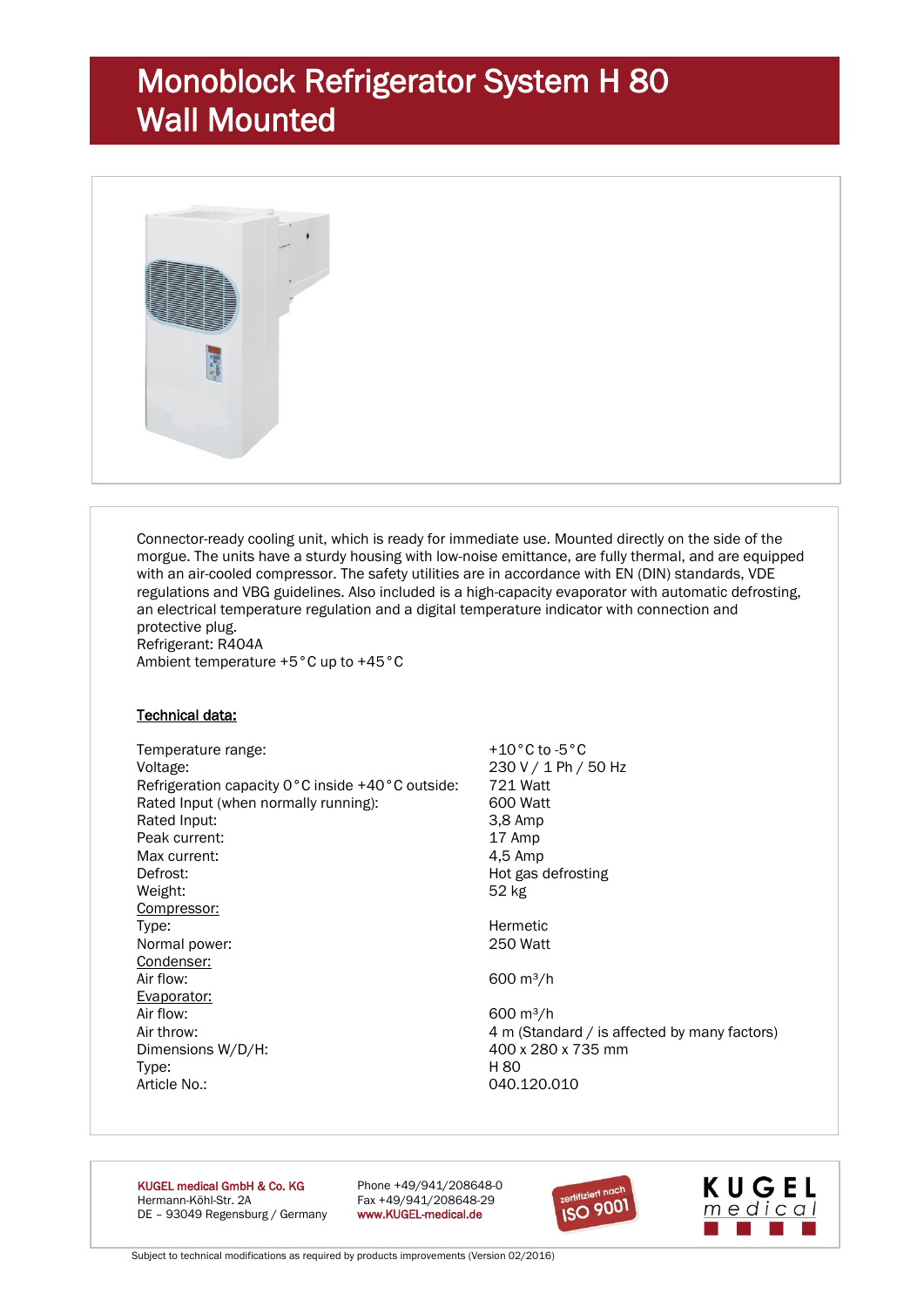# Monoblock Refrigerator System H 130 Wall Mounted



Connector-ready cooling unit, which is ready for immediate use. Mounted directly on the side of the morgue. The units have a sturdy housing with low-noise emittance, are fully thermal, and equipped with an air-cooled compressor. The safety utilities are in accordance with EN (DIN) standards, VDE regulations and VBG guidelines. Also included is a high-capacity evaporator with automatic defrosting, an electrical temperature regulation and a digital temperature indicator with connection and protective plug. Refrigerant: R404A Ambient temperature +5°C up to +45°C

#### Technical data:

Temperature range:  $+10^{\circ}$ C to -5 °C Voltage: 230 V / 1 Ph / 50 Hz Refrigeration capacity 0°C inside +40°C outside: 1171 Watt Rated Input (when normally running): 900 Watt Rated Input: 5.3 Amp Peak current: 32 Amp Max current: 8,3 Amp Defrost: Note as a befrosting method of the Hot gas defrosting Weight: 56 kg Compressor: Type: Type: Type: Type: Type: Type: Type: Type: Type: Type: Type: Type: Type: Type: Type: Type: Type: Type: Type: Type: Type: Type: Type: Type: Type: Type: Type: Type: Type: Type: Type: Type: Type: Type: Type: Type: Type: Normal power: Condenser: Air flow:  $600 \text{ m}^3/\text{h}$ Evaporator: Air flow:  $600 \text{ m}^3/\text{h}$ Air throw: 4 m (Standard / is affected by many factors) Dimensions W/D/H: 400 x 280 x 735 mm Type: H 130 Article No.: 040.120.020

KUGEL medical GmbH & Co. KG Phone +49/941/208648-0 Hermann-Köhl-Str. 2A Fax +49/941/208648-29<br>DE - 93049 Regensburg / Germany www.KUGEL-medical.de DE - 93049 Regensburg / Germany



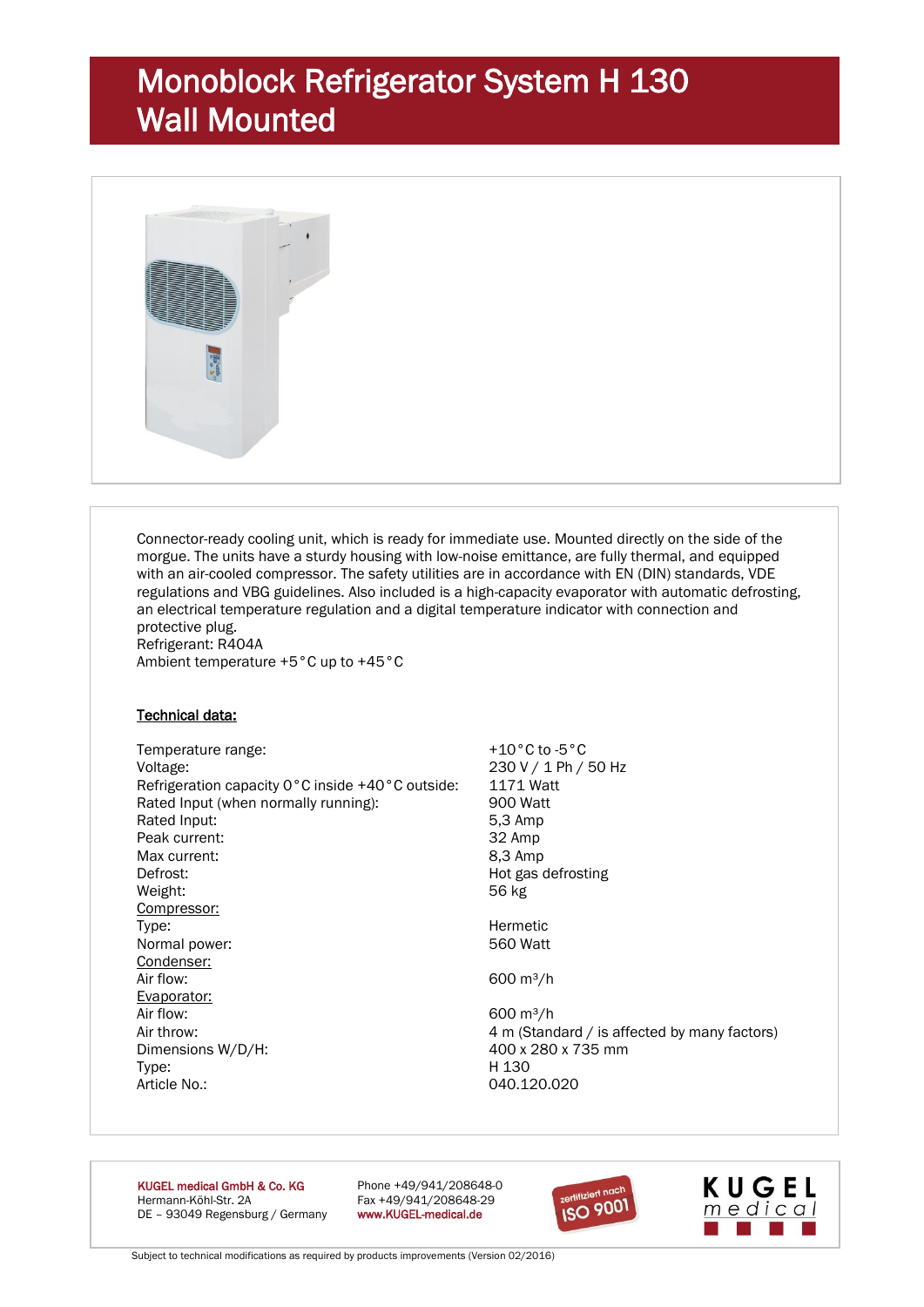# Monoblock Refrigerator System H 180 Wall Mounted



Connector-ready cooling unit, which is ready for immediate use. Mounted directly on the side of the morgue. The units have a sturdy housing with low-noise emittance, are fully thermal, and equipped with an air-cooled compressor. The safety utilities are in accordance with EN (DIN) standards, VDE regulations and VBG guidelines. Also included is a high-capacity evaporator with automatic defrosting, an electrical temperature regulation and a digital temperature indicator with connection and protective plug. Refrigerant: R404A Ambient temperature +5°C up to +45°C

#### Technical data:

Temperature range:  $+10^{\circ}$ C to -5 °C Voltage: 230 V / 1 Ph / 50 Hz Refrigeration capacity 0°C inside +40°C outside: 1716 Watt Rated Input (when normally running): 1100 Watt Rated Input: 6.7 Amp Peak current: 35 Amp Max current: 12,4 Amp Defrost: Note as a befrosting method of the Hot gas defrosting Weight: 80 kg Compressor: Type: Type: Type: Type: Type: Type: Type: Type: Type: Type: Type: Type: Type: Type: Type: Type: Type: Type: Type: Type: Type: Type: Type: Type: Type: Type: Type: Type: Type: Type: Type: Type: Type: Type: Type: Type: Type: Normal power: Condenser: Air flow:  $1200 \text{ m}^3/\text{h}$ Evaporator: Air flow: 1200 m<sup>3</sup>/h Air throw: 4 m (Standard / is affected by many factors) Dimensions W/D/H: 620 x 280 x 830 mm Type: H 180 Article No.: 040.120.032

KUGEL medical GmbH & Co. KG Phone +49/941/208648-0 Hermann-Köhl-Str. 2A Fax +49/941/208648-29 DE - 93049 Regensburg / Germany www.KUGEL-medical.de



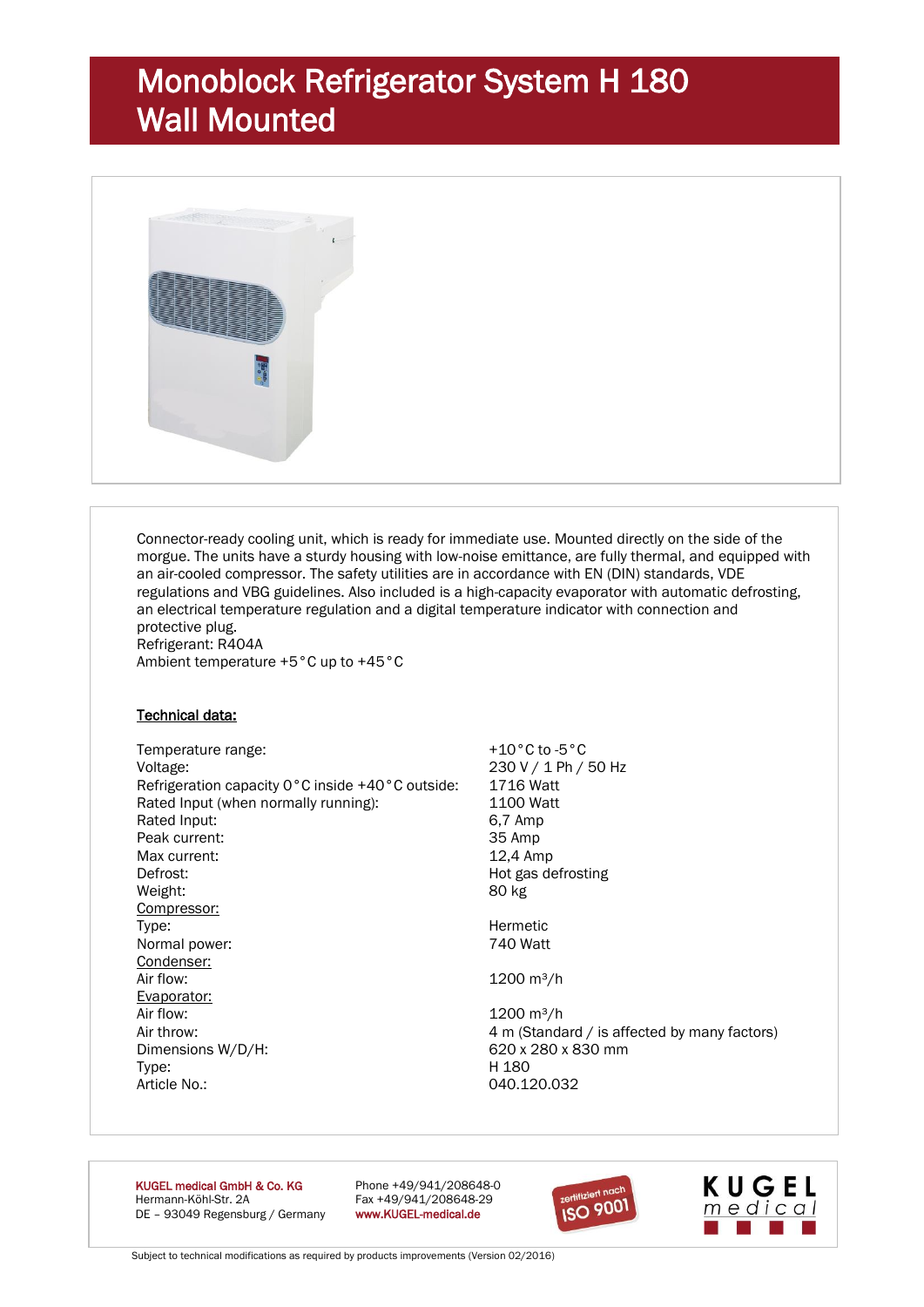# Monoblock Refrigerator System H 220 Wall Mounted



Connector-ready cooling unit, which is ready for immediate use. Mounted directly on the side of the morgue. The units have a sturdy housing with low-noise emittance, are fully thermal, and equipped with an air-cooled compressor. The safety utilities are in accordance with EN (DIN) standards, VDE regulations and VBG guidelines. Also included is a high-capacity evaporator with automatic defrosting, an electrical temperature regulation and a digital temperature indicator with connection and protective plug. Refrigerant: R404A Ambient temperature +5°C up to +45°C

#### Technical data:

Temperature range:  $+10^{\circ}$ C to -5 °C Voltage: 400 V / 3 Ph / 50 Hz Refrigeration capacity 0°C inside +40°C outside: 2032 Watt Rated Input (when normally running): 1600 Watt Rated Input: 4.7 Amp Peak current: 23 Amp Max current: 6,3 Amp Defrost: Note as a befrosting method of the Hot gas defrosting Weight: 80 kg Compressor: Type: Type: Example of the Control of the Morman Hermetic Normal power: All the Morman Hermetic Solution of the Morman Hermetic Solution of the Morman Hermetic Solution of the Morman Hermetic Solution of the Morman Hermeti Normal power: Condenser: Air flow:  $1200 \text{ m}^3/\text{h}$ Evaporator: Air flow: 1200 m<sup>3</sup>/h Air throw: 4 m (Standard / is affected by many factors) Dimensions W/D/H: 620 x 280 x 830 mm Type: H 220 Article No.: 040.120.040

KUGEL medical GmbH & Co. KG Phone +49/941/208648-0 Hermann-Köhl-Str. 2A Fax +49/941/208648-29 DE – 93049 Regensburg / Germany www.KUGEL-medical.de